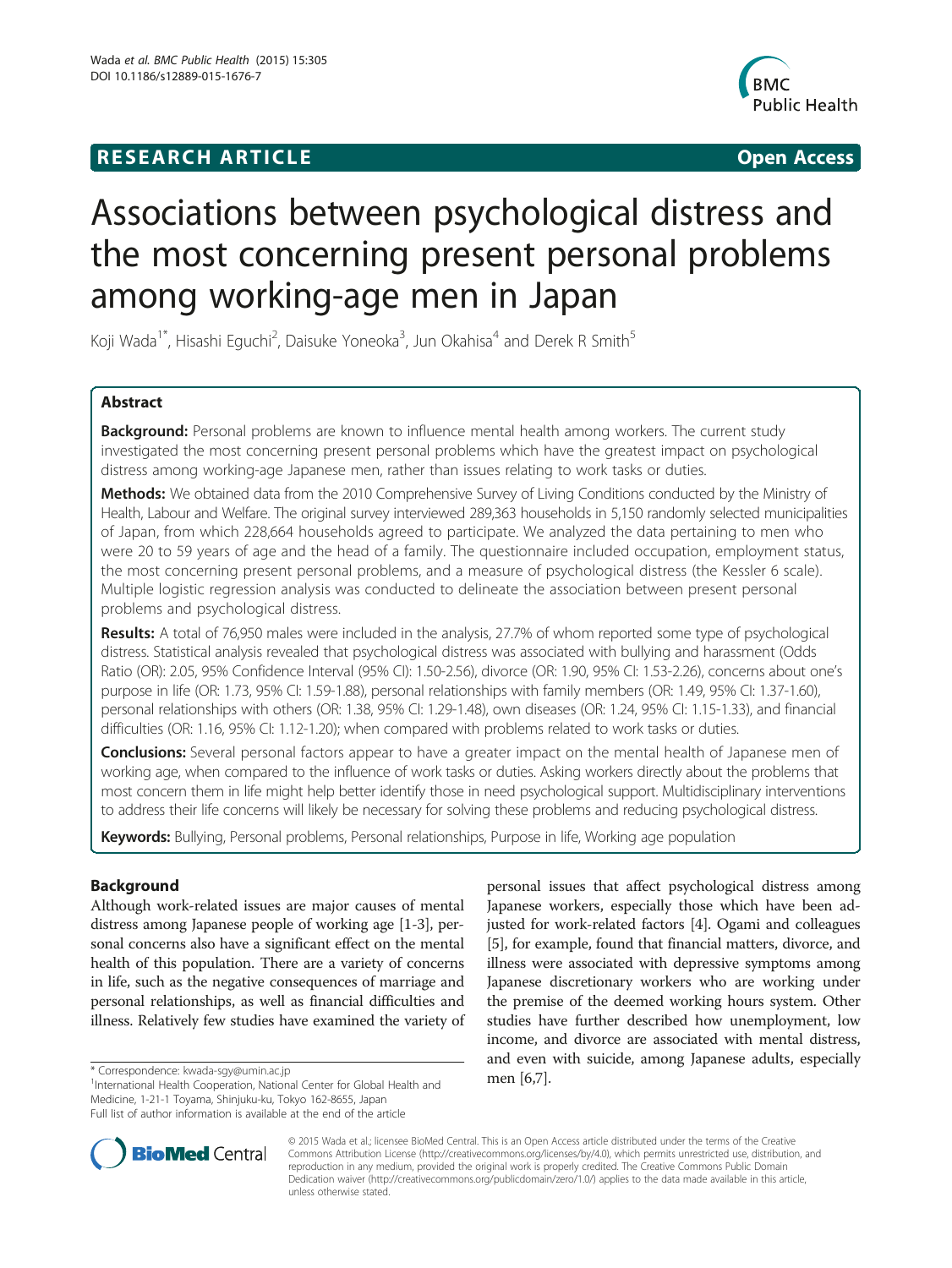Depression among workers represents a major occupational health concern in Japan from the viewpoint of reduced performance and substantial economic loss [\[8](#page-5-0)], for which various measures have been taken to minimize work stress and prevent depression among workers [[9-11](#page-5-0)]. However, personal problems have not been well addressed by occupational health service because the effects of personal problems on psychological distress are not well delineated, or because healthcare workers in a clinical setting may find it difficult to address personal problems that are not health-related in a physical sense.

The Ministry of Health, Labour and Welfare (MHLW) of Japan regularly conducts comprehensive surveys of living conditions that provide a large database on individual problems and concerns, including information on a variety of personal problems, work condition issues and psychological distress [\[12\]](#page-5-0). The current study examined the most concerning personal problems which have the greatest impact on psychological distress among working-age Japanese men, rather than issues relating to work tasks or duties; which have often been investigated in previous research.

#### **Methods**

# Data collection

The Ministry of Health, Labour and Welfare has conducted a comprehensive survey of living conditions in Japan every year since 1986 to help evaluate living conditions, welfare, health, and income; to assist with planning, management and policy implementation [\[12](#page-5-0)]. Conducted every three years, this survey covers approximately 289,363 households nation-wide in randomly selected areas. Participants are randomly selected from 5,150 municipalities of the National Census. In designated municipalities, instructors at public health centers in prefectures conduct training for persons who are in charge of the survey and conduct interviews with selected households. To conduct the present study, we requested data from the 2010 database according to procedures governing the use of official MHLW statistics. The file included de-identified data on all family members from each of the 228,664 households who had agreed to participate in the survey during 2010. We analyzed data from all men aged 20–59 years who were at the time, employed and the head of a household whose earnings maintained family.

#### Questionnaire

Questions in the MHLW survey included basic demographic information, such as age, sex, occupation, and employment status. There were 13 categories of occupation: 1) management, 2) professional and technical work including teachers, health care workers and researchers (professional), 3) clerk, 4) sales, 5) service, 6) security, 7)

agriculture and fishery (agriculture), 8) manufacturing, 9) transportation or machine operator (transport), 10) construction, 11) cleaning, packing operators (cleaning), 12) others, and 13) unknown. Employment status consisted of self-employed, employers of companies, regular workers, non-regular workers, and others [[13\]](#page-5-0).

The first question regarding the problems on present personal problems causing annoyance and stress in life was: "Do you have any problems that make you annoyed or feel stress in daily life at present (Yes/No)?" The people who answered "Yes" were asked to select all possible causes of annoyance or stress from 21 categories, and then to select the most concerning present personal problems: 1) personal relationships with family, 2) personal relationships with anyone except family, 3) love or sex, 4) marriage, 5) divorce, 6) bullying or harassment, 7) Concerned about one's purpose in life, 8) no time for myself, 9) financial difficulties, 10) own diseases, 11) disease and care of a family member, 12) pregnancy of their wife, 13) child-rearing, 14) household chores, 15) Education for himself, 16) education of his children, 17) own tasks or duties of work, 18) family's working conditions, 19) housing and environmental conditions, 20) others, and 21) do not know. Some respondents did not choose any items from this list even though they had answered "yes" for the first question asking if they had any problems that made them annoyed or stressed in life.

The questionnaire also included the Japanese version of the Kessler 6 (K6) which is comparable with the center for Epidemiologic Studies Depression Scale (CES-D) [[14,15\]](#page-5-0). The cut-off of the K6 for determining psychological distress was over 5, based on a previously validity study of a Japanese version of the K6 with 100% sensitivity, 68.7% of specificity based on the Youden index which provided the same optimal cut-off point for the scale [\[15](#page-5-0)].

#### Statistical analysis

We first conducted chi-square analyses to determine the associations between psychological distress and each variable of the most concerning present personal problem. Logistic regression was used to examine potential associations of the most concerning present personal problems with psychological distress, adjusting for occupational variables (occupation and employment status) and age, using problems from own tasks or duties of work as the reference [\[16,17](#page-5-0)]. Logistic regression calculated the odds ratios (OR) and confidence intervals (CI). All analyses were performed using IBM SPSS Statistics 20, with the level of statistical significance set at p < 0.05. All ORs were adjusted using Zhang's correction formula for common outcomes, given that the prevalence of psychological distress was relatively high [[18\]](#page-5-0).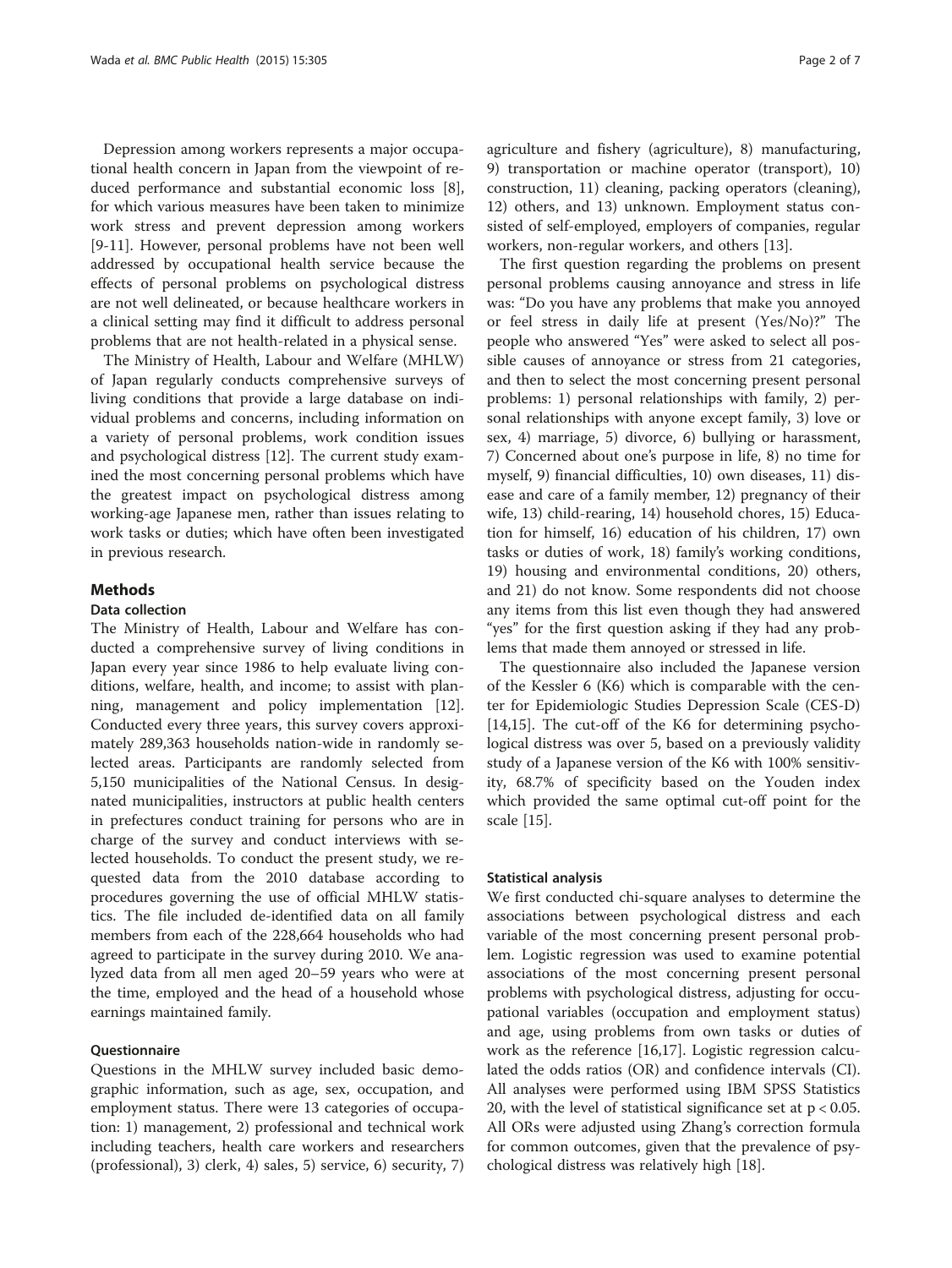#### Ethics statement

This study involved a retrospective analysis of data that had already been obtained during a national survey. As we did not use any personally identifiable information, based on regulations existing in Japan, ethical approval was not required.

## Results

The demographic characteristics of participants are shown in Table 1. The data from a total of 76,950 survey participants were analyzed in this study. The most frequent occupation was professional (28.1%) and the most frequent employment status was regular (71.7%). Nearly half (47.7%) of the sample answered that there were no annoying or stressful problems in their daily life at present, while 27.7% of the participants reporting having psychological distress. Table [2](#page-3-0) shows the associations between the most concerning present personal problems with psychological distress. A relatively high proportion of psychological distress was associated with bullying and harassment, divorce, and a lack of purpose in life, compared with work tasks and duties.

Table [3](#page-4-0) shows the results of multiple logistic regression analysis. This analysis revealed that psychological distress was associated with bullying and harassment (OR: 2.05, 95% CI: 1.50-2.56), divorce (OR: 1.90, 95% CI: 1.53-2.26), concern about one's purpose in life (OR: 1.73, 95% CI: 1.59-1.88), personal relationships with family (OR: 1.49, 95% CI: 1.37-1.60), personal relationship with anyone except family (OR: 1.38, 95% CI: 1.29-1.48), own diseases (OR: 1.24, 95% CI: 1.15-1.33), and financial difficulties (OR: 1.16, 95% CI: 1.12-1.20), compared with work-related problems. We also found a negative association of psychological distress with wife's pregnancy (OR: 0.51, 95% CI: 0.31-0.82), child-rearing (OR: 0.63, 95% CI: 0.48-0.81), children's education (OR: 0.75, 95% CI: 0.66-0.84), housing and environment (OR: 0.79, 95% CI: 0.70-0.90), and family's working condition (OR: 0.84, 95% CI:0.71-0.99); when compared with own work tasks or duties.

## **Discussion**

In this study we identified several personal problems that might have a greatest impact on mental health among working-age males in Japan, perhaps more so than issues related to work tasks or duties. While such problems might be expected to be solved individually, they are usually difficult to solve by themselves. The number of individuals who were concerned about personal problems that could have a significant effect on mental health was not large; therefore, efficient screening to identify those who need support for their problems and their mental health needs to be considered.

Problems caused by interpersonal relationships are known to influence mental health outcomes, especially,

## Table 1 Participant characteristics

|                                                                               | n = 76,950 | $(\% )$ |
|-------------------------------------------------------------------------------|------------|---------|
| Age                                                                           |            |         |
| 20-29                                                                         | 6,844      | (8.9)   |
| 30-39                                                                         | 20,462     | (26.6)  |
| 40-49                                                                         | 23,295     | (30.3)  |
| 50-59                                                                         | 26,349     | (34.2)  |
| Occupation                                                                    |            |         |
| Management                                                                    | 9,566      | (12.4)  |
| Professional                                                                  | 21,590     | (28.1)  |
| Clerk                                                                         | 6,315      | (8.2)   |
| Sales                                                                         | 6,080      | (7.9)   |
| Service                                                                       | 7,750      | (10.1)  |
| Security                                                                      | 1,691      | (2.2)   |
| Agriculture                                                                   | 1,560      | (2.0)   |
| Manufacturing                                                                 | 6,955      | (9.0)   |
| Transport                                                                     | 3,260      | (4.2)   |
| Construction                                                                  | 5,713      | (7.4)   |
| Cleaning                                                                      | 1,992      | (2.6)   |
| Others                                                                        | 4,478      | (5.8)   |
| Employment status                                                             |            |         |
| Self-employed                                                                 | 10,597     | (13.7)  |
| Employer                                                                      | 7,794      | (10.1)  |
| Regular                                                                       | 55,162     | (71.7)  |
| Non-regular                                                                   | 2,302      | (3.0)   |
| Others                                                                        | 1,095      | (1.4)   |
| The most concerning present personal problems causing<br>annoyance and stress |            |         |
| Bullying and harassment                                                       | 50         | (0.1)   |
| Divorce                                                                       | 107        | (0.1)   |
| Concerned about one's purpose in life                                         | 656        | (0.9)   |
| Personal relationships with family                                            | 979        | (1.3)   |
| Personal relationships with anyone except family                              | 1,474      | (1.9)   |
| Own diseases                                                                  | 1,350      | (1.8)   |
| Financial difficulties                                                        | 7,703      | (10.0)  |
| Love or sex                                                                   | 235        | (0.3)   |
| Tasks or duties of work                                                       | 17,739     | (23.1)  |
| Marriage                                                                      | 272        | (0.4)   |
| No time for myself                                                            | 998        | (1.3)   |
| Disease and care of a family member                                           | 1,408      | (1.8)   |
| Education for himself                                                         | 145        | (0.2)   |
| Household chores                                                              | 45         | (0.1)   |
| Family's working condition                                                    | 355        | (0.5)   |
| Housing and environment                                                       | 652        | (0.8)   |
| Education for his children                                                    | 838        | (1.1)   |
| Child-rearing                                                                 | 190        | (0.2)   |
|                                                                               |            |         |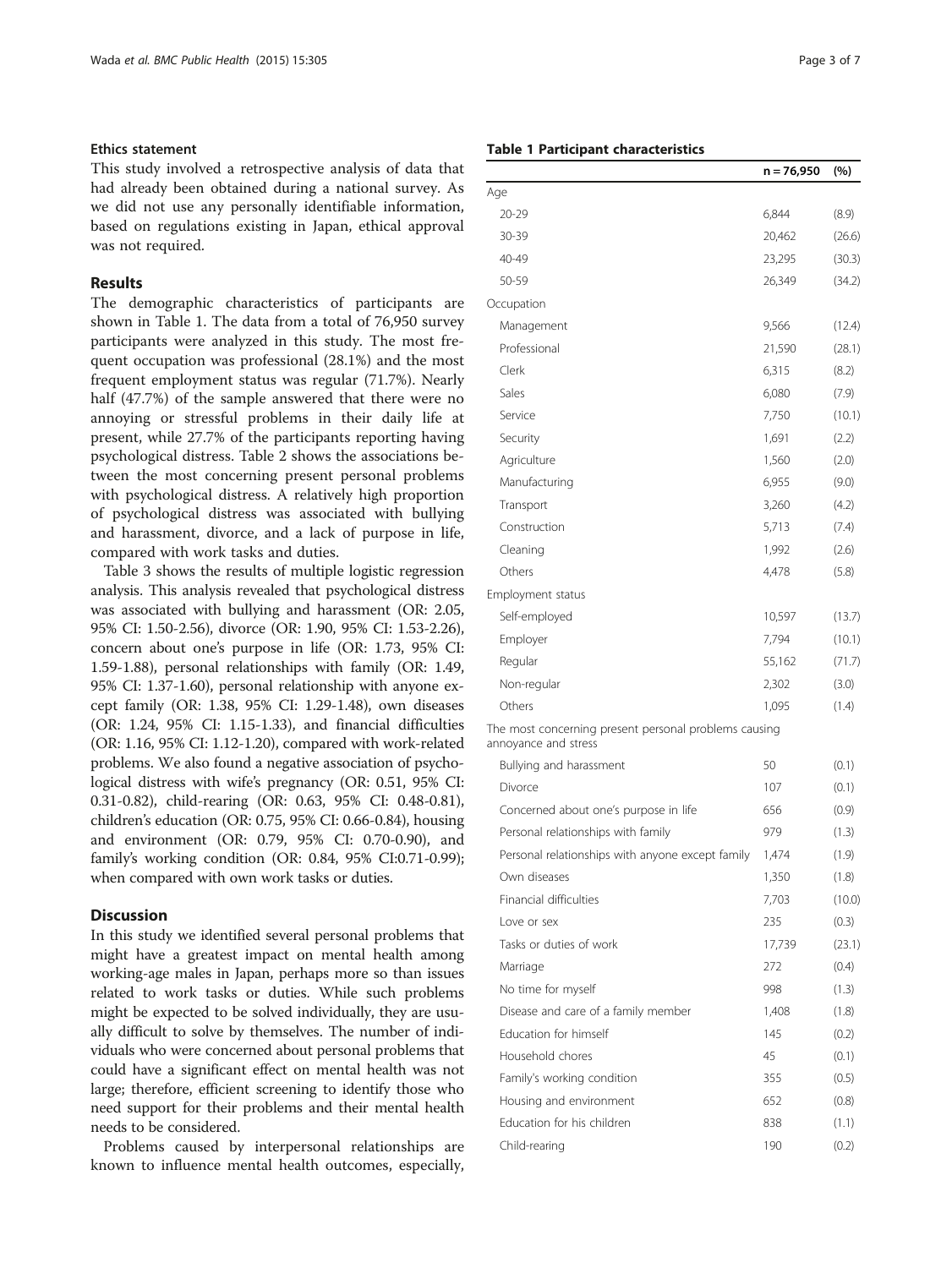<span id="page-3-0"></span>Table 1 Participant characteristics (Continued)

| 64     | (0.1)  |
|--------|--------|
| 36,710 | (47.7) |
| 1,048  | (1.4)  |
| 388    | (0.5)  |
| 3,544  | (4.6)  |
|        |        |
| 21,351 | (27.7) |
| 55,599 | (72.3) |
|        |        |

their most negative consequences, such as bullying and harassment. There is ample evidence that bullying and harassment have a strong association with poor mental health outcomes [[19-21](#page-5-0)]. In this study, we did not classify whether bullying and harassment occurred in the workplace or in personal relationships. Personal relationships with family and others also can be associated with psychological distress. Educational and skills-based interventions could be applicable to preventing the negative consequences of disruptive relationships [[22\]](#page-6-0); however, there is insufficient evidence on the effectiveness of these interventions in working-age populations. Multidisciplinary collaboration between communities and workplaces are therefore necessary to help individuals improve their interpersonal relationships and move towards increased mental resilience.

Divorce, a generally negative outcome of marriage, is a major factor that affects the mental health of Japanese men, even increasing their risk of suicide [[5,6](#page-5-0)]. Statistics on the reasons for divorce in Japan indicate that the most common reason is mismatch of characteristics (64% for male and 44% for female), followed by domestic violence, and psychological conflicts between wives and husbands [[23](#page-6-0)]. These reasons might be difficult to address using interventions at the workplace, even though communitybased interventions might not solve these problems either. Since the effect of divorce is so large, interventions for preventing divorce should be researched further.

Having a purpose in life, which the Japanese call ikigai, is a great motivation for life and has been shown to

|  | Table 2 Associations of the most concerning present personal problems with psychological distress |  |  |  |  |
|--|---------------------------------------------------------------------------------------------------|--|--|--|--|
|--|---------------------------------------------------------------------------------------------------|--|--|--|--|

|                                                                            | <b>Psychological distress</b> |        | Not psychological distress |        | p-value |
|----------------------------------------------------------------------------|-------------------------------|--------|----------------------------|--------|---------|
|                                                                            | $n = 21,351$                  | (%)    | $n = 55,599$               | (%)    |         |
| The most concerning present personal problems causing annoyance and stress |                               |        |                            |        |         |
| Bullying and harassment                                                    | 36                            | (72.0) | 14                         | (28.0) | < 0.01  |
| Divorce                                                                    | 73                            | (68.2) | 34                         | (31.8) | < 0.01  |
| Concern about one's purpose in life                                        | 423                           | (64.5) | 233                        | (35.5) | < 0.01  |
| Personal relationships with family                                         | 561                           | (57.3) | 418                        | (42.7) | < 0.01  |
| Personal relationships with anyone except family                           | 808                           | (54.8) | 666                        | (45.2) | < 0.01  |
| Own diseases                                                               | 672                           | (49.8) | 678                        | (50.2) | 0.87    |
| Financial difficulties                                                     | 3,696                         | (48.0) | 4,007                      | (52.0) | < 0.01  |
| Love or sex                                                                | 113                           | (48.1) | 122                        | (51.9) | 0.56    |
| Tasks or duties of work                                                    | 7,522                         | (42.4) | 10,217                     | (57.6) | < 0.01  |
| Marriage                                                                   | 117                           | (43.0) | 155                        | (57.0) | 0.02    |
| No time for myself                                                         | 421                           | (42.2) | 577                        | (57.8) | < 0.01  |
| Disease and care of a family member                                        | 559                           | (39.7) | 849                        | (60.3) | < 0.01  |
| Education for himself                                                      | 64                            | (44.1) | 81                         | (55.9) | 0.16    |
| Household chores                                                           | 18                            | (40.0) | 27                         | (60.0) | 0.18    |
| Family's working condition                                                 | 128                           | (36.1) | 227                        | (63.9) | < 0.01  |
| Housing and environment                                                    | 231                           | (35.4) | 421                        | (64.6) | < 0.01  |
| Education for his children                                                 | 276                           | (32.9) | 562                        | (67.1) | < 0.01  |
| Child-rearing                                                              | 57                            | (30.0) | 133                        | (70.0) | < 0.01  |
| Wife's pregnancy                                                           | 16                            | (25.0) | 48                         | (75.0) | < 0.01  |
| None                                                                       | 3,659                         | (10.0) | 33,051                     | (90.0) | < 0.01  |
| Others                                                                     | 391                           | (37.3) | 657                        | (62.7) | < 0.01  |
| Do not know                                                                | 163                           | (42.0) | 225                        | (58.0) | < 0.01  |
| Not chosen                                                                 | 1,347                         | (38.0) | 2,197                      | (62.0) | < 0.01  |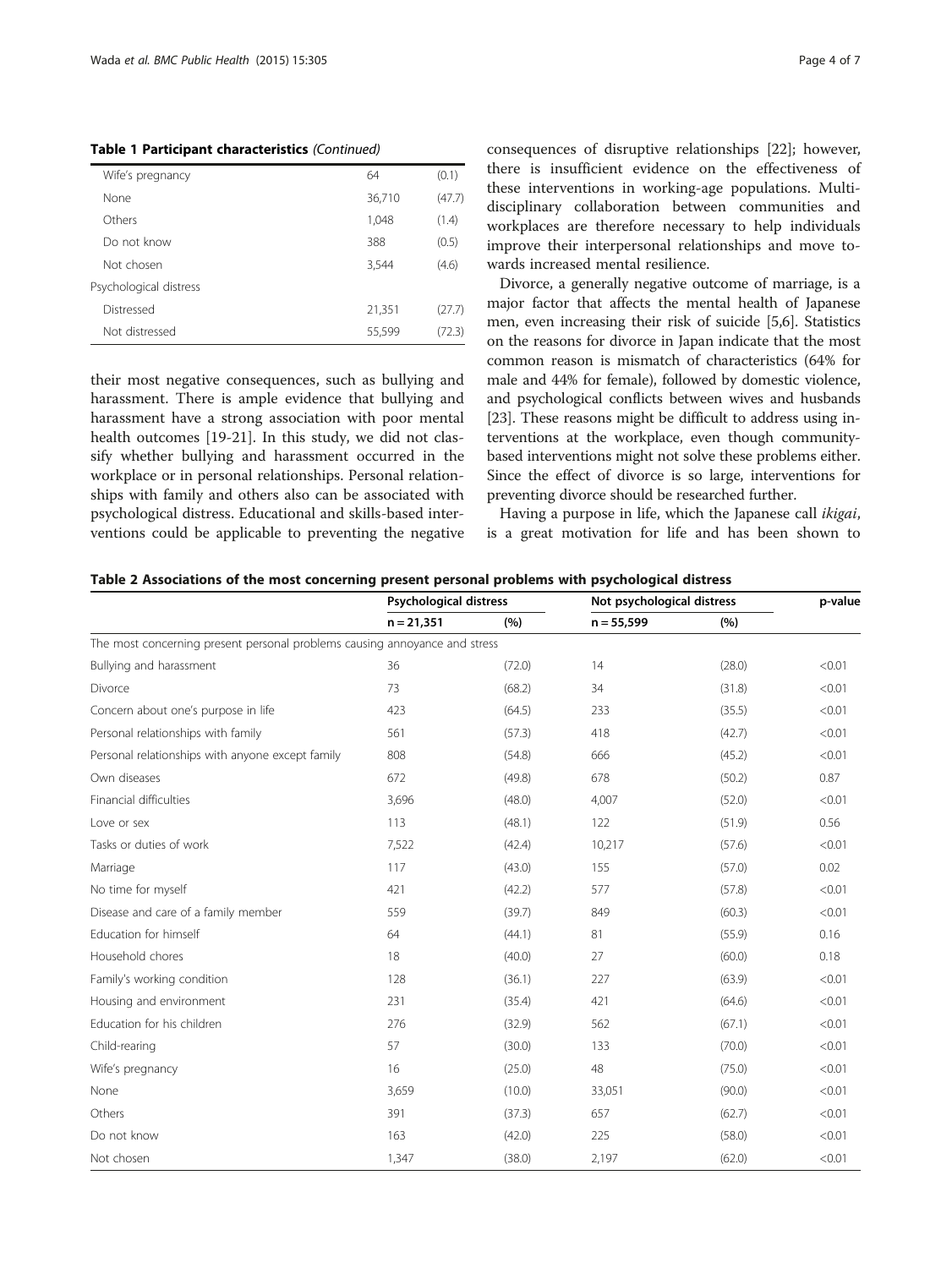|                                                                   | Crude     |                 | Multivariate* |                 |
|-------------------------------------------------------------------|-----------|-----------------|---------------|-----------------|
|                                                                   | <b>OR</b> | (95% CI)        | <b>OR</b>     | (95% CI)        |
| The most concerning present problems causing annoyance and stress |           |                 |               |                 |
| Bullying and harassment                                           | 2.07      | $(1.51 - 2.57)$ | 2.05          | $(1.50 - 2.56)$ |
| Divorce                                                           | 1.91      | $(1.54 - 2.26)$ | 1.90          | $(1.53 - 2.26)$ |
| Concern about one's purpose in life                               | 1.75      | $(1.61 - 1.90)$ | 1.73          | $(1.59 - 1.88)$ |
| Personal relationships with family                                | 1.48      | $(1.37 - 1.60)$ | 1.49          | $(1.37 - 1.60)$ |
| Personal relationships with anyone except family                  | 1.40      | $(1.31 - 1.49)$ | 1.38          | $(1.29 - 1.48)$ |
| Own diseases                                                      | 1.23      | $(1.14 - 1.32)$ | 1.24          | $(1.15 - 1.33)$ |
| Financial difficulties                                            | 1.17      | $(1.13 - 1.21)$ | 1.16          | $(1.12 - 1.20)$ |
| Love or sex                                                       | 1.17      | $(0.98 - 1.39)$ | 1.12          | $(0.93 - 1.33)$ |
| Tasks or duties of work                                           | ref       |                 | ref           |                 |
| Marriage                                                          | 1.02      | $(0.85 - 1.20)$ | 0.99          | $(0.83 - 1.18)$ |
| No time for myself                                                | 0.99      | $(0.90 - 1.09)$ | 0.98          | $(0.89 - 1.08)$ |
| Disease and care of a family member                               | 0.92      | $(0.85 - 1.00)$ | 0.95          | $(0.87 - 1.03)$ |
| Education for himself                                             | 1.05      | $(0.82 - 1.31)$ | 0.99          | $(0.77 - 1.25)$ |
| Household chores                                                  | 0.93      | $(0.58 - 1.40)$ | 0.92          | $(0.57 - 1.38)$ |
| Family's working condition                                        | 0.84      | $(0.71 - 0.99)$ | 0.84          | $(0.71 - 0.99)$ |
| Housing and environment                                           | 0.80      | $(0.70 - 0.91)$ | 0.79          | $(0.70 - 0.90)$ |
| Education for his children                                        | 0.73      | $(0.69 - 0.97)$ | 0.75          | $(0.66 - 0.84)$ |
| Child-rearing                                                     | 0.66      | $(0.51 - 0.84)$ | 0.63          | $(0.48 - 0.81)$ |
| Wife's pregnancy                                                  | 0.53      | $(0.32 - 0.85)$ | 0.51          | $(0.31 - 0.82)$ |
| None                                                              | 0.20      | $(0.19 - 0.21)$ | 0.20          | $(0.19 - 0.21)$ |
| Others                                                            | 0.85      | $(0.77 - 0.94)$ | 0.87          | $(0.82 - 0.92)$ |
| Do not know                                                       | 0.99      | $(0.85 - 1.14)$ | 0.97          | $(0.83 - 1.12)$ |
| Not chosen                                                        | 0.87      | $(0.83 - 0.92)$ | 0.87          | $(0.82 - 0.92)$ |

# <span id="page-4-0"></span>Table 3 Associations between Psychological Distress and the Most Concerning Personal Problems Causing Annoyance and Stress ( $n = 76.950$ )

\*Adjusted for age, occupation, and employment status.

OR: Odds ratio; CI: confidence interval; ref: referent.

reduce the risk of mortality among elderly men [\[24-26](#page-6-0)]. It is often viewed as a dichotomous concept. A previous study [\[27](#page-6-0)], for example, reported that almost half (48.7%) of men simply answered "no" to the question "Do you have ikigai in your life?" However, only 0.9% of participants in the current study chose this lack of purpose in life as the problem about which they were most concerned. The exact meaning of a lack of ikigai, or a not having a life worth living, may differ between those of working age and the elderly. As such, further studies should now be undertaken to establish the more specific components of ikigai, especially the intergenerational aspects.

One's own diseases are often recognized as risk factors for mental distress or as somatic manifestations of depression [[5,](#page-5-0)[28](#page-6-0)]. A variety of diseases have been suggested which may result in presenteeism and absenteeism among individuals of working age [[8\]](#page-5-0), including chronic pain, mental disorders, and other life-threatening diseases, such as cancer. In the current study, we did not identify what exact diseases or symptoms the participants had, although different diseases and symptoms could conceivably have significant effects on psychological distress. Therefore, further research should now be undertaken to better identify and address specific diseases and symptoms that may require the most support.

Financial difficulties were frequently listed as problems of most concern in the current study, followed by working conditions. This result is somewhat expected as financial difficulties have often been suggested as a risk factor in psychological distress during other studies [\[5,7](#page-5-0)[,29\]](#page-6-0). In the current investigation, the presence of financial difficulties was based on each participant's self-perception, rather than a quantitative assessment of income or indebtedness. Mortgage delinquency on housing loans is another common issue (17% of household) for the working population of Japan [\[30\]](#page-6-0), and is known to cause anxiety about future plans in an era of economic downturn [\[17\]](#page-5-0). With regard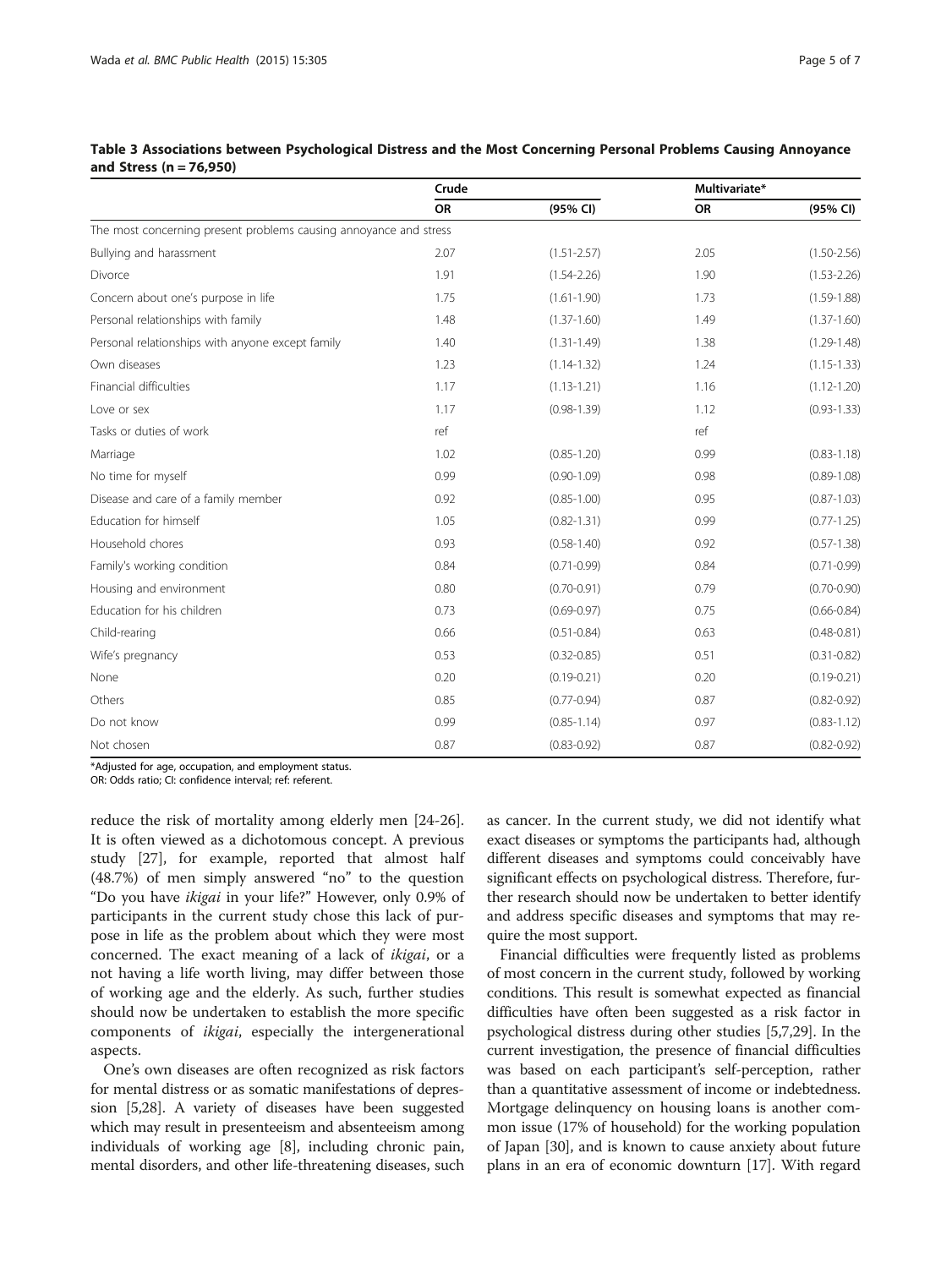<span id="page-5-0"></span>to indebtedness, given that health services may find it difficult to help in this particular situation, increased collaboration between other governmental departments and service agencies might be necessary in future.

There are a few limitations of the current study. Firstly, as a cross-sectional investigation it was not possible to determine causality. Future, longitudinal research studies will therefore be needed to address these issues. Secondly, the classification of personal problems used in the original MHLW survey has not been validated in previous research. In our current study, almost half the participants did not select any items describing annoying or stressful factors in their daily life. A Survey on the State of Employees' Health conducted in Japan during 2013 for example, also reported that 40% of men responded "no" to any factors causing strong anxiety, or annoyance and stress in their work and life [\[31](#page-6-0)]. There may have been some participants who suffered from mental health issues or stressors issues that were not addressed in the current study. Furthermore, the validity of questions used to identify personal problems that were annoying or stressful in life is not known, and indeed, some questions in the official MHLW survey were somewhat imprecise.

#### Conclusion

This study suggests that there are several personal factors which have a larger influence on the mental health status of working-age Japanese men; rather than work tasks or duties which have often been the focus of previous research. Asking workers what personal problems most concern them could help identify those in most need of psychological support. Multidisciplinary interventions for life concerns may be necessary for helping to reduce psychological distress in Japan, as elsewhere.

#### Competing interests

The authors declare that they have no competing interests.

#### Authors' contributions

KW conceived and designed the study. KW and DY analyzed the data for the study. KW, HE, JO, and DS contributed to the interpretation of the results and the writing of this paper. All authors approved the final version of the article.

#### Funding

This work was supported by the Japan Society for the Promotion of Science, KAKENHI Grant-in-Aid for Scientific Research C, Grant Number 25460812. The funders had no role in the study design, the data collection or analysis, the decision to publish, or manuscript preparation.

#### Author details

<sup>1</sup>International Health Cooperation, National Center for Global Health and Medicine, 1-21-1 Toyama, Shinjuku-ku, Tokyo 162-8655, Japan. <sup>2</sup>Department of Public Health, Kitasato University School of Medicine, 1-15-1 Kitasato, Minami-ku, Sagamihara, Kanagawa 252-0374, Japan. <sup>3</sup>Department of Statistical Science, School of Advanced Sciences, the Graduate University for Advanced Studies, Kamiyamaguchi Midori-Cho 10-3, Tachikawa-Shi, Tokyo 190-8562, Japan. <sup>4</sup>Employee Health Office, Oriental Consultants Co. Ltd, 3-12-1 Honmachi, Shibuya-ku, Tokyo 151-0071, Japan. <sup>5</sup>School of Health

Sciences, Faculty of Health and Medicine, University of Newcastle, Brush Road, Ourimbah, New South Wales 2258, Australia.

#### Received: 19 November 2014 Accepted: 23 March 2015 Published online: 31 March 2015

#### References

- 1. Nakao M. Work-related stress and psychosomatic medicine. Biopsychosoc Med. 2010;4(1):4.
- 2. Shimizu M, Wada K, Wang G, Kawashima M, Yoshino Y, et al. Factors of working conditions and prolonged fatigue among teachers at public elementary and junior high schools. Ind Health. 2011;49(4):434–42.
- 3. Wada K, Arimatsu M, Yoshikawa T, Oda S, Taniguchi H, et al. Factors on working conditions and prolonged fatigue among physicians in Japan. Int Arch Occup Environ Health. 2008;82:59–66.
- 4. Smith DR, Muto T, Sairenchi T, Ishikawa Y, Sayama S, et al. Examining the dimensions of hospital safety climate and psychosocial risk factors among Japanese nurses. J Transcult Nurs. 2011;22:257–64.
- 5. Ogami A, Muto T, Haruyama Y, Yoshikawa T. Non-work-related personal events contribute to depressive symptoms in Japanese discretionary workers. Tohoku J Exp Med. 2013;230:255–63.
- 6. Yamauchi T, Fujita T, Tachimori H, Takeshima T, Inagaki M, et al. Ageadjusted relative suicide risk by marital and employment status over the past 25 years in Japan. J Public Health (Oxf). 2013;35:49–56.
- 7. Fukuda Y, Hiyoshi A. Influences of income and employment on psychological distress and depression treatment in Japanese adults. Environ Health Prev Med. 2012;17:10–7.
- 8. Wada K, Arakida M, Watanabe R, Negishi M, Sato J, Tsutsumi A. The economic impact of loss of performance due to absenteeism and presenteeism caused by depressive symptoms and comorbid health conditions among Japanese workers. Ind Health. 2013;51:482–9.
- 9. Uchiyama A, Odagiri Y, Ohya Y, Takamiya T, Inoue S, et al. Effect on mental health of a participatory intervention to improve psychosocial work environment: a cluster randomized controlled trial among nurses. J Occup Health. 2013;55:173–83.
- 10. Kobayashi Y, Kaneyoshi A, Yokota A, Kawakami N. Effects of a worker participatory program for improving work environments on job stressors and mental health among workers: a controlled trial. J Occup Health. 2008;50(6):455–70.
- 11. Mino Y, Babazono A, Tsuda T, Yasuda N. Can stress management at the workplace prevent depression? A randomized controlled trial. Psychother Psychosom. 2006;75:177–82.
- 12. Ministry of Health Labour and Welfare. Comprehensive survey of living conditions in 2010. [[http://www.mhlw.go.jp/toukei/saikin/hw/k-tyosa/k](http://www.mhlw.go.jp/toukei/saikin/hw/k-tyosa/k-tyosa10/)[tyosa10/](http://www.mhlw.go.jp/toukei/saikin/hw/k-tyosa/k-tyosa10/) (in Japanese)]
- 13. Hiyoshi A, Fukuda Y, Shipley MJ, Brunner EJ. Health inequalities in Japan: the role of material, psychosocial, social relational and behavioural factors. Soc Sci Med. 2014;104:201–9.
- 14. Furukawa T, Kawakami N, Saitoh M, Ono Y, Nakane Y, Nakamura Y, et al. The performance of the Japanese version of the K6 and K10 in the World Mental Health Survey Japan. Int J Methods Psychiatr Res. 2008;17:152–8.
- 15. Sakurai K, Nishi A, Kondo K, Yanagida K, Kawakami N. Screening performance of K6/K10 and other screening instruments for mood and anxiety disorders in Japan. Psychiatry Clin Neurosci. 2011;65(5):434–41.
- 16. Tsurugano S, Inoue M, Yano E. Precarious employment and health: analysis of the Comprehensive National Survey in Japan. Ind Health. 2012;50:223–35.
- 17. Wada K, Kondo N, Gilmour S, Ichida Y, Fujino Y, et al. Trends in cause specific mortality across occupations in Japanese men of working age during period of economic stagnation, 1980–2005: retrospective cohort study. BMJ. 2012;344:e1191.
- 18. Zhang J, Yu KF. What's the relative risk? A method of correcting the odds ratio in cohort studies of common outcomes. JAMA. 1998;280:1690–1.
- 19. Takaki J, Taniguchi T, Fukuoka E, Fujii Y, Tsutsumi A, Nakajima K, et al. Workplace bullying could play important roles in the relationships between job strain and symptoms of depression and sleep disturbance. J Occup Health. 2010;52:367–74.
- 20. Takaki J, Taniguchi T, Hirokawa K. Associations of workplace bullying and harassment with pain. Int J Environ Res Public Health. 2013;10:4560–70.
- 21. Laine H, Saastamoinen P, Lahti J, Rahkonen O, Lahelma E. The associations between psychosocial working conditions and changes in common mental disorders: a follow-up study. BMC Public Health. 2014;14:588.